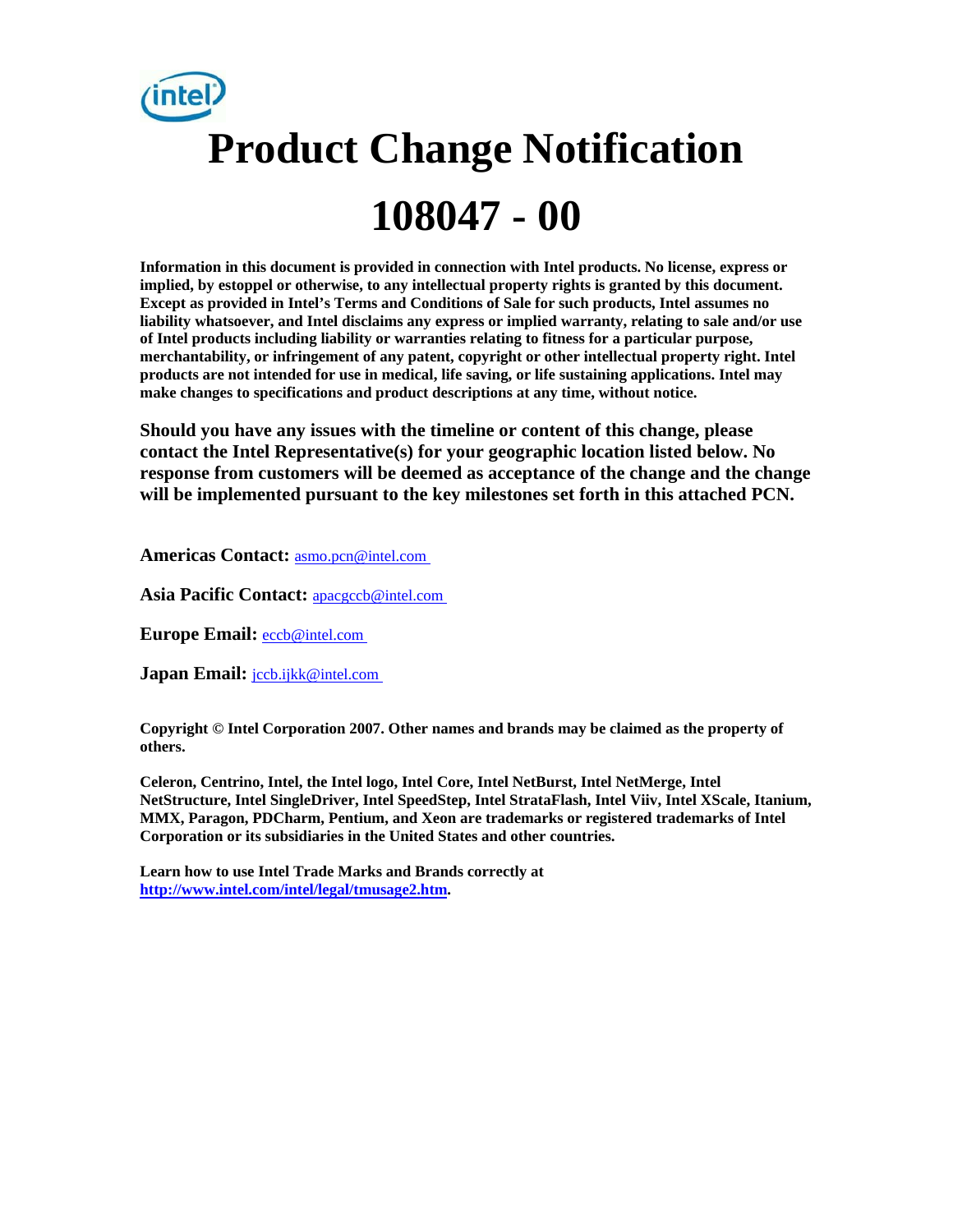# **Product Change Notification**

| <b>Change Notification #:</b> | $108047 - 00$                                                 |
|-------------------------------|---------------------------------------------------------------|
| <b>Change Title:</b>          | Intel <sup>®</sup> Core <sup>™2</sup> Duo processor LV L7300, |
|                               | <b>PCN 108047-00, Product Design, E-1 to G-0</b>              |
|                               | <b>Stepping Conversion</b>                                    |
| <b>Date of Publication:</b>   | <b>November 06, 2007</b>                                      |

### **Key Characteristics of the Change:**

Product Design

#### **Forecasted Key Milestones:**

| Date of Samples Availability:                                    | Nov 27, 2007 |
|------------------------------------------------------------------|--------------|
| Date of Qualification Data Availability:                         | Jan 22, 2008 |
| Date Customer Must be Ready to Receive Post-Conversion Material: | Feb 05, 2008 |
| Date of First Availability of Post-Conversion Material:          | Dec 07, 2007 |

*The date of "First Availability of Post-Conversion Material" is the projected date that a customer may expect to receive the Post-Conversion Materials. This date is determined by the projected depletion of inventory at the time of the PCN publication. The depletion of inventory may be impacted by fluctuating supply and demand, therefore, although customers should be prepared to receive the Post-Converted Materials on this date, Intel will continue to ship and customers may continue to receive the pre-converted materials until the inventory has been depleted.*

#### **Description of Change to the Customer:**

The Intel® Core™2 Duo processor LV L7300 SKU on E-1 step will be converted to G-0 step in Q1'08. This processor is on the Santa Rosa Platform and is a Socket-P part.

- CPUID will change
- No change in terms of electrical, mechanical, and thermal specifications between E-1 step and G-0 step SKUs
- G-0 step incorporates speed path improvements to enable higher frequency bins

Contact your local Intel Corporation field representative for schedules to obtain latest specification information.

#### **Customer Impact of Change and Recommended Action:**

Minimal validation effort is expected for this Merom LV Socket-P conversion due to no feature changes between the Merom LV E-step and Merom LV G-Step processor.

- G-0 stepping will require a BIOS Update.

- New QDF#, S-Spec, MM numbers are provided below for G-0 Step Qualification Samples and Production units.